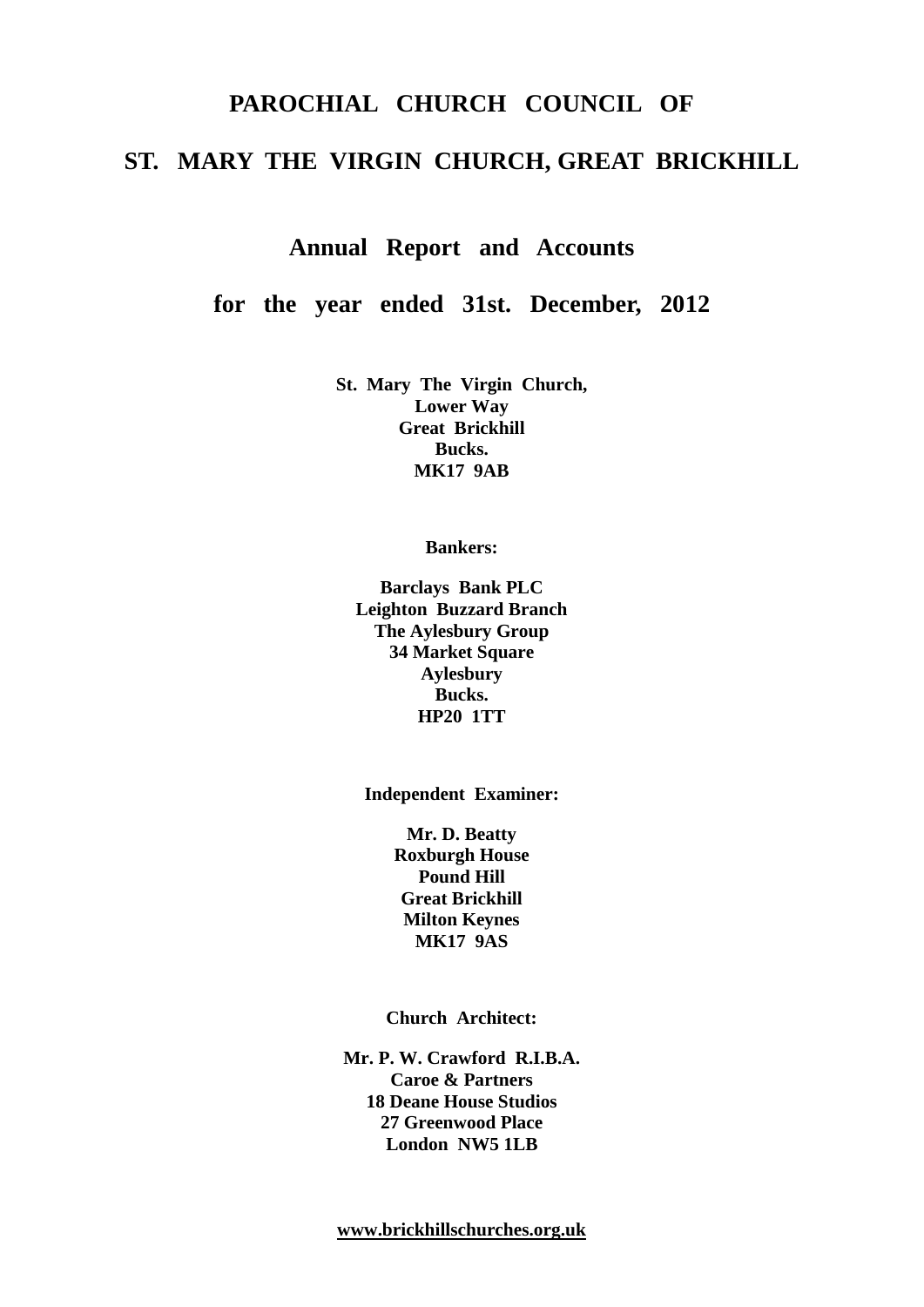# **Report Of The Parochial Church Council (PCC) Year ended 31st. December, 2012**

#### **MEMBERS OF THE PCC**

The following persons served as members of the PCC during 2012:-

The Reverend John Waller (Chairman) Christine Agambar (Church Warden)

Deanery Synod Representatives:- Clare Amies Valerie Beardmore-Baldwin Jeremy Hopkinson (Co-opted) (Licensed Lay Minister; PCC Vice-Chairman)

Simon Bennett Phillipa Cook (Secretary) Robin Dawson (elected at Annual Meeting, 24/4/12) Rosie Dawson David Duncombe Kay Seaman (elected at Annual Meeting, 24/4/12) Julia Turner Joy Wilson (elected at Annual Meeting, 24/4/12)

Neil Cook continued in the role of Treasurer, co-opted to the P.C.C., 29/05/12

N.B. The maximum number of lay representatives on the P.C.C. is 9, as per the prescribed formula for Electoral Rolls of 51 to 100.

# **OBJECTS AND CONSTITUTION OF THE PCC**

The object of the P.C.C. of St. Mary the Virgin Church, Great Brickhill, is to further the work of the Church of England in the parish of Great Brickhill. The Council is constituted under the Parochial Church Councils (Powers) Measure 1956 and as amended by the 1969 Measure, and is required to co-operate with the minister in promoting in the parish the whole mission of the Church, pastoral, evangelistic, social and ecumenical.

At the Annual Parochial Church Meeting in 2004 provision was made for the annual appointment of representatives on the P.C.C. All members of the church electoral roll are entitled to vote and stand for election. There is also provision for the co-option of members of the P.C.C., and the incumbent is ex-officio a member and the Chairman. The Wardens and Deanery Synod Representatives are also ex-officio members of the P.C.C.

# **ELECTORAL ROLL AND CHURCH ATTENDANCE**

Membership of the electoral roll is open to any lay person who is baptised, over sixteen years of age and has signed a declaration that he or she is a member of the Church of England and is either (a). resident in the parish, or (b). has habitually attended worship in the parish during a period of six months prior to enrolment.

At the start of the year there were 50 people on the Electoral Roll. Two joined the Electoral Roll during the year; there were no deaths and no-one moved away. Hence the number of Electors at the end of the year increased to 52, 9 of whom are not resident within the parish.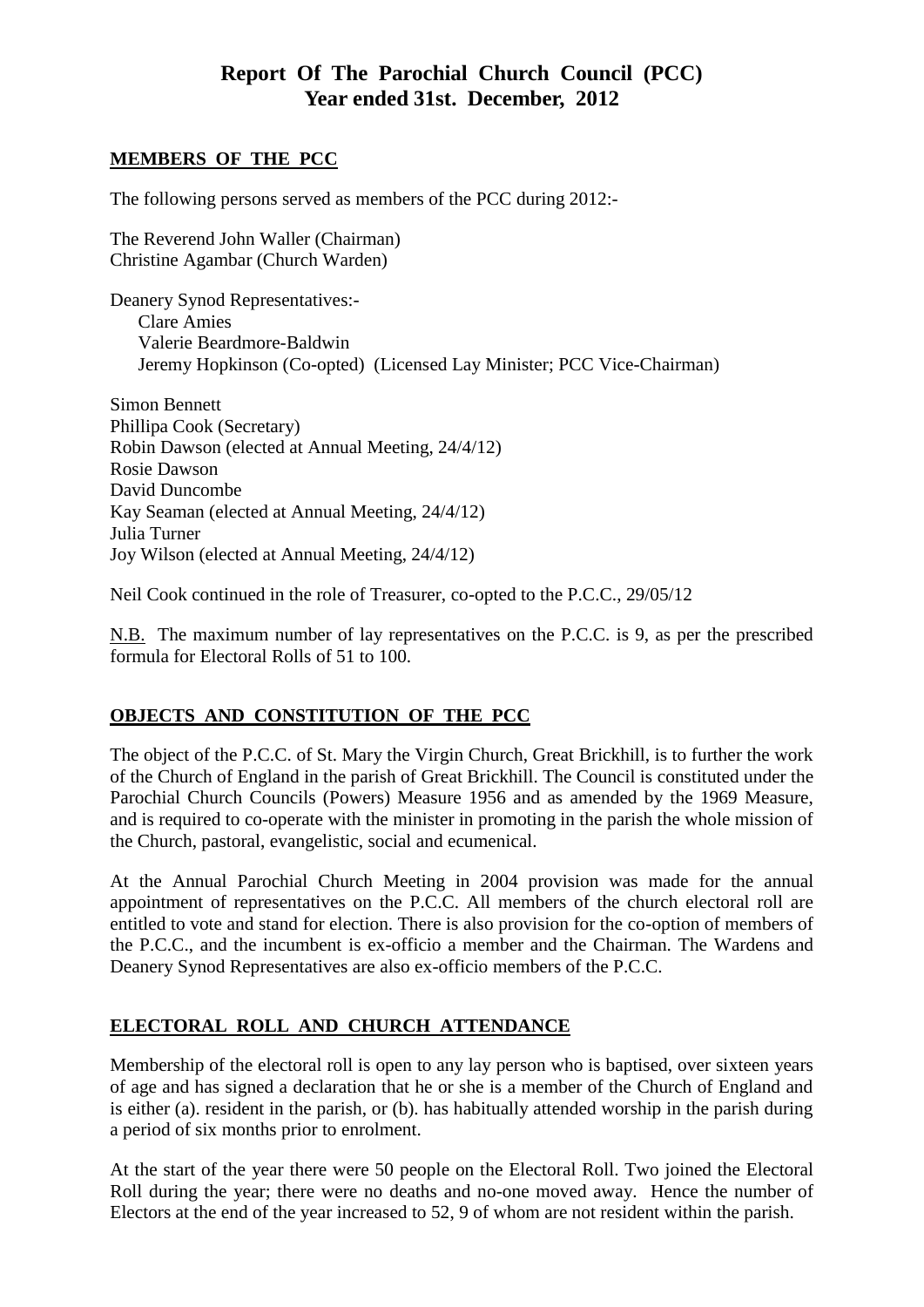The usual Sunday attendance for Normal Services during the year to 31/12/12 was 21 (in 2011 the attendance was 22). However there were more special services held throughout the year when the attendance was much larger than on a normal Sunday.

# **REVIEW OF THE YEAR**

The Reverend John Waller continues as Rector and takes the majority of the Services throughout the Benefice. From March the time of the service on the first Sunday of the month was changed from 9.30am to 11.00am, which enables the Rector to lead that service on alternate months. Every other month visiting clergy take this Prayer Book Holy Communion service. Father Colin Griffiths leads the service whenever possible and is often accompanied by Sister Hazel.

The Morning Worship Service on the second Sunday is locally led. As a licensed Lay Minister Mr. Jeremy Hopkinson regularly takes Services at Great Brickhill and at the other Churches within the Benefice.

Thanks go to Marian Ridgway who arranges for clergy/lay cover for services within the Benefice for whenever the Rector is unavailable.

There were two special services held during the year. In January a Memorial Service was held to celebrate the life of Sir Philip Duncombe, former Patron, Church Warden and member of the P.C.C. The service was relayed into a heated marquee adjacent to the church to provide for overflow seating arrangements. A special Prayer Book Service of Holy Communion was held on Sunday 3rd June to celebrate the Queen's Diamond Jubilee, the form of service favoured by Her Majesty and the 350th anniversary of this form of worship. After the service, in the churchyard there was a ceremonial tree planting by Sir David Duncombe and unveiling of a new seat, which was donated by the Great Brickhill Parish Council to mark the Jubilee.

The Family Service in June was used as the first stage in the process of developing the Mission Action Plan (see the Deanery Synod report below). The congregation were invited to write ideas and suggestions under two headings and these formed the basis of discussion for Great Brickhill with the other three churches in the benefice.

As there was a fourth Sunday in December before Christmas, and The Nativity was not being held this year, the opportunity was taken to hold a Crib Service. There many young families at the service and "Mary, Joseph and Jesus" made an appearance, along with shepherds and their sheep.

In February the Rector visited the Holy Land. He shared his experience of the trip at a meeting of the Thursday Group and used the visit as a theme for the United Benefice Service held in Great Brickhill in April.

The Rector holds regular meetings with the Wardens of the four churches. A "Prayer for Healing" meeting for the Benefice is held at the Rectory on a Wednesday evening once a month whenever possible, and is open to all who would like to attend.

Dr. Christine Agambar as the sole Church Warden works tirelessly to ensure the smooth running of the Church. Mrs Julia Turner, Mrs Betty Kinsey and Mrs Rosie Dawson kindly help out with services in the absence of the Warden and Mrs Jean Poynter takes on the Warden's duty for the Evensong service.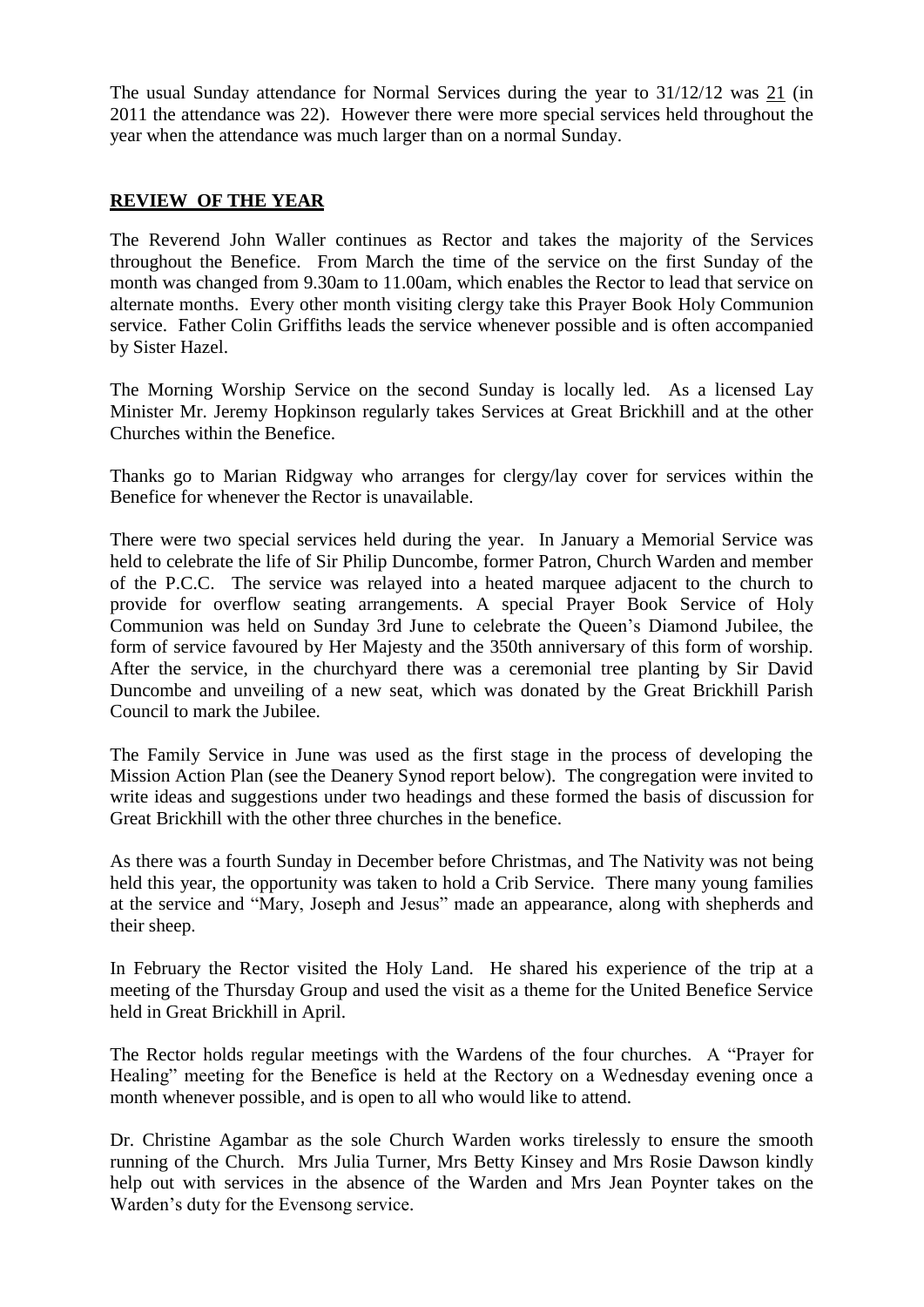The PCC met in full on five occasions, plus an additional three meetings were held for the sole purpose of discussing the New Facilities. The Rector continued in the role of Chairman with Mr. Jeremy Hopkinson as Vice Chairman. At the Annual Meeting Mr. Robin Dawson, Miss Kay Seaman and Mrs Joy Wilson were elected as new members of the PCC.

Mr. Patrick Crawford of Caroe and Partners based in London continues in the position of Architect both for general Church work and also for the Project St. Mary's 2000.

The Gift Aid Envelope Scheme continues to be used for Church collections and whenever possible for fund-raising activities. Dr. Christine Agambar together with the Treasurer is in charge of the administration of the scheme.

Various fund-raising activities were held throughout the year, including the Snowdrop Walks, Plant Fayre, Barn Dance and Christmas Fair.

#### **Deanery Synod:**

The representatives for the Parish are Clare Amies and Val Beardmore-Baldwin. Jeremy Hopkinson is co-opted to the Synod and continues in his role of Deanery Treasurer.

The Deanery Synod was concerned almost exclusively with the Mission Action Plans (MAPs). This initiative comes from the Bishop and is filtered down through the Deanery. The approach is something along the lines of a Mission Statement, to be considered at Deanery, Benefice and Parish level. After discussion at Parish level each Benefice then drew up an eight minute presentation, which was given to the November Deanery Synod Meeting.

Other issues have been mostly related to finance and the difficulties some parishes have with payment of their shares. A vote was passed for the deanery to pay for membership of ACAT for the benefit of each Parish. A discussion took place on the proposed Anglican Communion Covenant - the motion to sign up to the Anglican Covenant was lost.

The Deanery Synod does not currently have a Secretary.

#### **Music and Choir:**

The organ continues to be played by various organists on a weekly basis. Mrs. Julia Turner organises the rota of organists for each service. Midland Organ Hele & Company prepared a report detailing the work required to clean and overhaul the organ. Interim work is planned for 2013 but the major work can be carried out within the next five years. The cost of the overhaul will be in the region of £30,000.

On some occasions a piano is used rather than the organ. An excellent piano was given to the church to replace the old piano. The set of CD's are used when there is no organist available. There is not a resident Organist/Choirmaster but the choir sing at two services per month whenever possible, and regularly join with the Brickhills choir. Mr. Jerry Breslin again coordinated the Festival of Nine Lessons and Carols with the help of Mr. Robin Dawson and organist, Mr. Paul Dickens.

There were no concerts held in the church this year. The annual performance of Handel's Messiah was held at All Saints Church, Leighton Buzzard.

Bell ringing practice takes place on a Wednesday evening and the bells are rung before most services. David Middleton continues in the role of Tower Captain and organizes a team of ringers for weddings and funerals as required.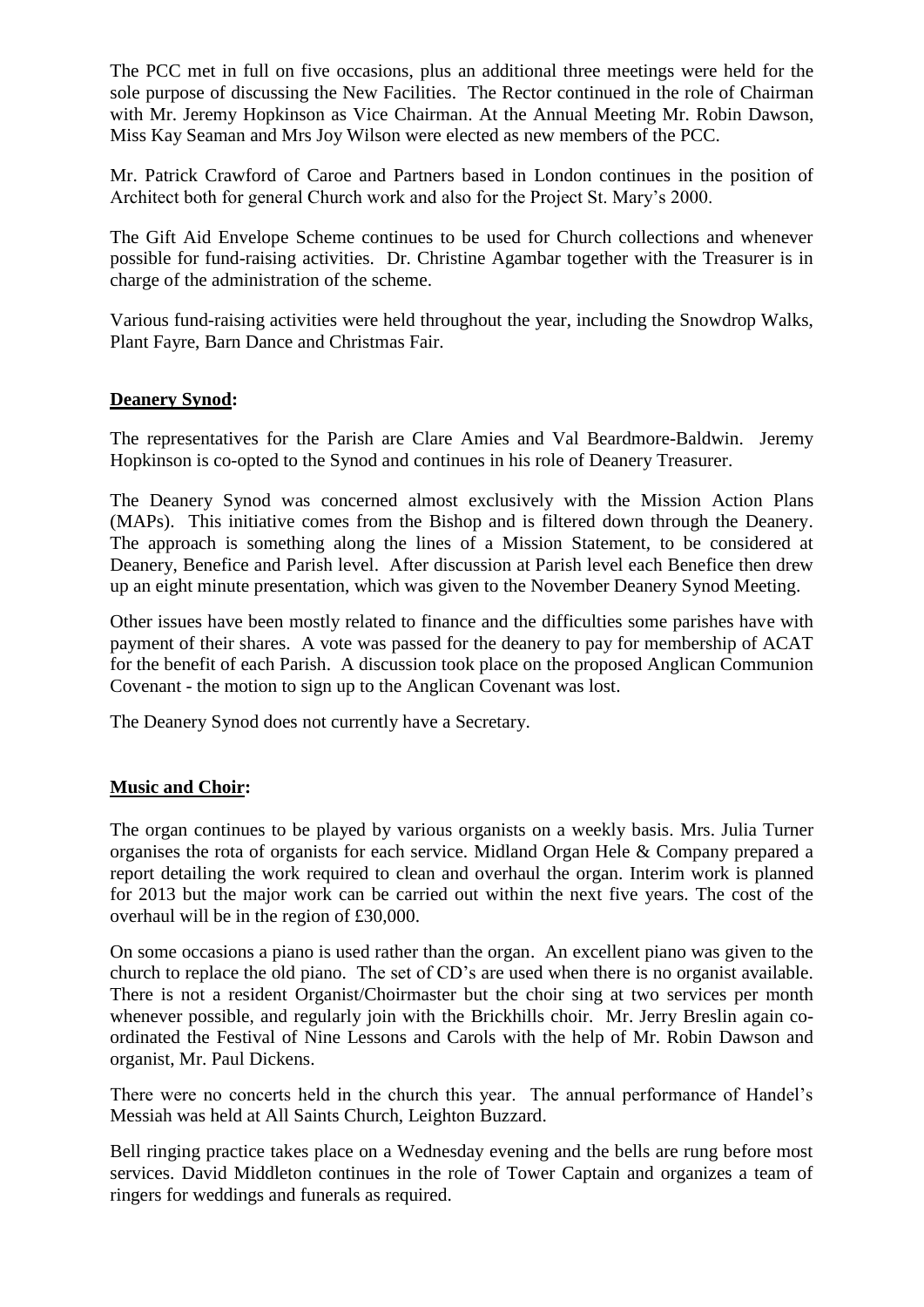# **High Ash School:**

High Ash Church of England School has a governing body of fifteen members including three Foundation Governors appointed by the Oxford Diocese. From April 2012 – 2013 these positions were held by Reverend John Waller, Mrs. Joy Wilson and Mrs. Juliet Bennett who took over from Mr. Butch Baker.

At the end of the year the school had 267 children aged 4 to 11 on roll, an increase of 16 children from the same date last year. The school continues to be oversubscribed with half of the incoming 42 pupils drawn from the school catchment area of Great Brickhill, Little Brickhill and Stoke Hammond. Half of pupils at High Ash are "Out-of-County" children, with the most children coming from Milton Keynes.

The SIAS inspection process has been superseded by SIAMS (now Statutory Inspection of Anglican and Methodist Schools) and is more rigorous than the previous inspection regime. A new requirement is for collective worship to 'enable the participants to develop an understanding of Jesus Christ and of the Christian understanding of God as Father, Son and Holy Spirit.' The school would appreciate help or guidance with teaching this difficult concept to such young children.

Funds from the Great Brickhill Charity have been used in previous years to enable all children, whatever their circumstances, to attend the week-long trip to Flatford. Unfortunately, no grant was made to the school fund this year.

The children held their 'helping hands' project in the summer term, including planting flowers in the church yard.

# **RE and Spiritual Developments**

The school has continued to hold spiritual development at the centre of its work. Children have been responsible for producing their own worship, working in mixed age groups as part of the 'challenge' sessions which take place each week. The children's own work is in 'reflection areas' in each classroom where they can express their spiritual thoughts and reflections.

The school continues to have strong links with all the churches in the Benefice and particularly with our church (Harvest Festival, Christingle, Easter Service, Leavers' Service). These links have been strengthened with the work undertaken with the Rector, and also the Bridge Builder Trust and Barnabus Live. The choir has sung at Little Brickhill Church and for the Senior Citizens' Christmas Lunch at Stoke Hammond.

#### **Midweek Groups and Charitable Giving:**

The Wednesday morning House Communion was again held on a fortnightly basis with appropriate breaks during the year. The sessions are normally led by the Rector but occasionally by visiting clergy.

The Thursday Group continued to meet fortnightly on Thursday afternoons for discussions, talks, tea and chat. The programme also includes a number of outside visits.

The Thursday Group takes a break during the five weeks of Lent to make way for the weekly Lent Lunches followed by discussion. The theme of the 2012 Lent Course was "A Way Through the Wilderness", each week taking a passage from Isaiah Chapter 40 and using it as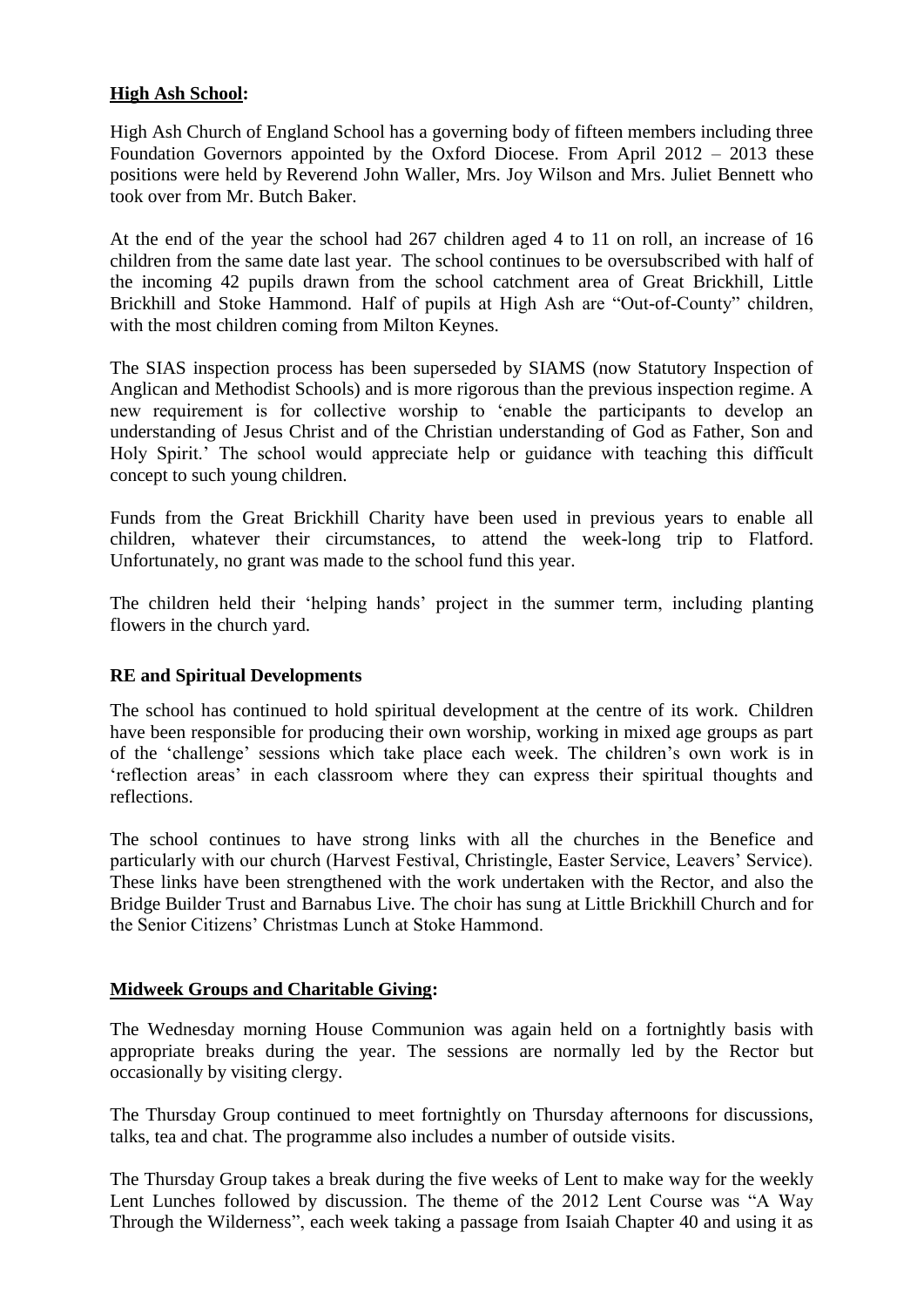the focus for the Lent Group session and the service on the preceding Sunday. The chosen charity for the £185 collected at the Lent Lunches was "Combat Stress".

The Drop-In Centre continues to open each week on a Monday afternoon at the Parish Hall. Monies received by the Drop-In, in excess of expenditure incurred, were used towards the carriage cost of sending Shoe Boxes to Romania under the auspices of "Link Romania", an organisation which works with the many poor and needy families in Romania. A total of 56 shoe boxes were despatched in November 2012. Money from the Drop-In Centre is also donated to help medical needs in Constanza, Romania. Drop-In also gave a donation to the Snowdrop Walk and also towards the cost of the tree and refreshments at the Queen's Diamond Jubilee Service.

The annual Macmillan Coffee Morning was held in the Cricket Club on 28th September. A splendid total of £1,153 was raised.

The charities supported by our Outside Giving are:- National Churches Trust and Bucks. Historic Churches Trust. This year's Christian Aid House-to-House Collection in Great Brickhill raised a total of £867. The sum of £429 was sent to the Poppy Appeal from the Remembrance Sunday collection in Church. The Christmas Card Tree and collection at the Charity Evensong in December raised £1,063 for Willen Hospice.

The total of disbursements to charitable causes during the year was in excess of £4,000. This represents approximately 11% of the Income Received (excluding Assignables) for the year.

#### **Church Rota and Communications:**

Various rotas are drawn up (flower arranging, coffee, churchyard mowing, church locking, cleaning, reading, intercessions, clergy, assistants at Holy Communion, organists) to ensure the smooth running of the Church. The Monthly Rota detailing all the rota information on a single sheet is displayed on the Notice Board in the Church porch.

Dr. Christine Agambar produces the weekly Pew Sheet for all services for which the P.C.C. and members of the congregation are most grateful. The schedule of Services for each month also appears in the Parish Newsletter. The Church continues to pay the Editor of the Parish News an annual amount to cover the cost of the inclusion of Church items in Parish News.

Since December 2009 there has been a Benefice website [\(www.brickhillschurches.org.uk\)](http://www.brickhillschurches.org.uk/) with a section dedicated to each of the four churches. The website includes the schedule of all the Church Services, a calendar of events, photos, contact lists etc, plus information about the diocese and deanery. Each week the readings for the following Sunday are given on the front Home page, along with the monthly service sheets for the four churches. The Great Brickhill Monthly Rota Sheet and the weekly Pew Sheets are uploaded as soon as they are available. The website continues to have a large number of "hits" to the site  $-9,026$  recorded in December, a record for any one month since the website went live in December 2009.

#### **Children and Youth:**

During the year there were no Junior Church activities such as Junior Quest or Crusaders.

However, Marco Loxley, the Youth Leader, reports the following:-

" In 2012 the Youth Café in Great Brickhill entered into its fifth year of operation. The project continues to be a positive, safe and welcoming environment for young people to hang out together and engage in a range of exciting activities.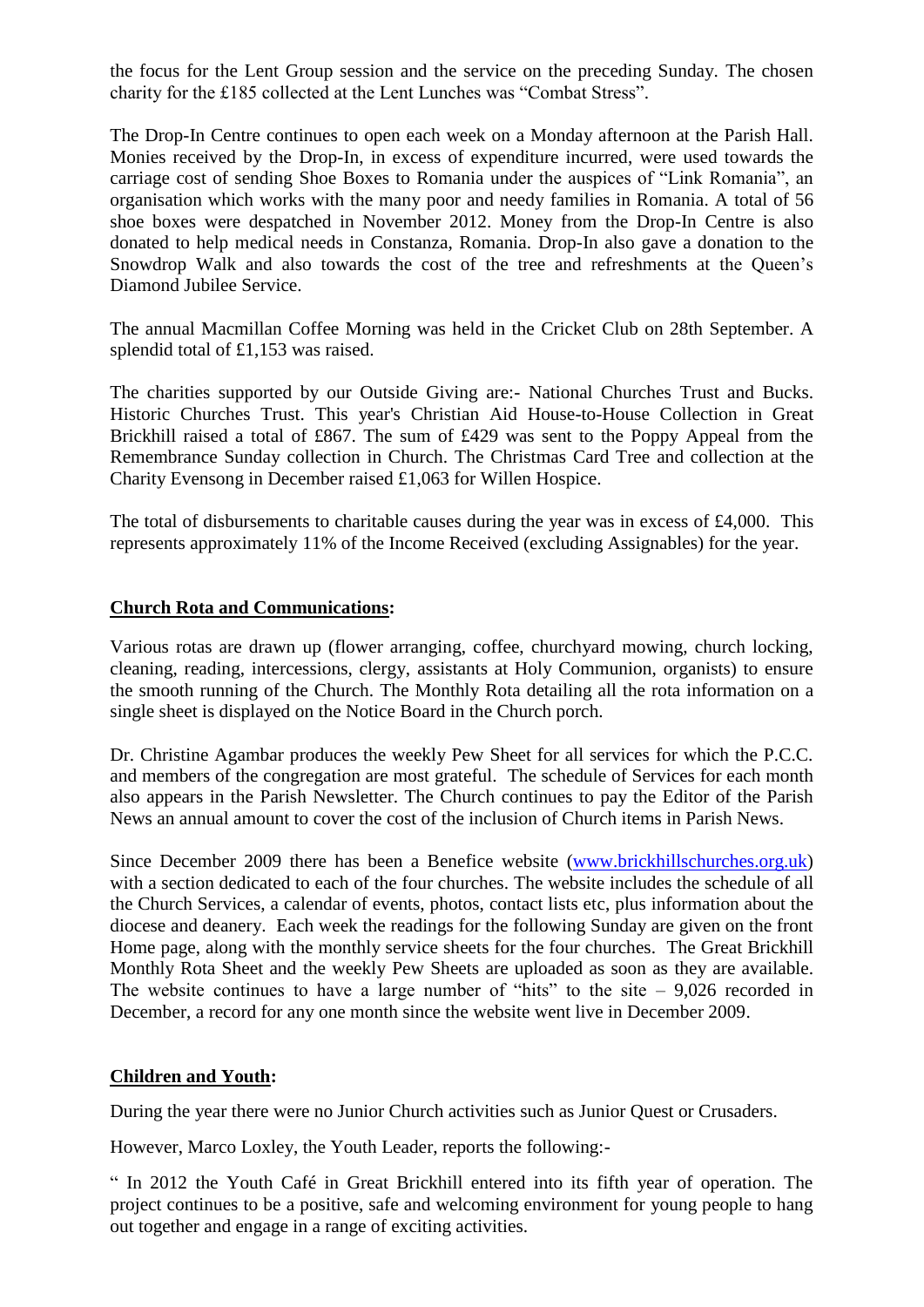We have been very blessed over the year to gather such large numbers of young people and continue to develop the culture and atmosphere of transformation. With an average of 50 young people attending each week, the Youth Café has been hugely busy and has seen great success in developing significant relationships with a number of individuals.

After running a successful Alpha Course off the back of the relationships that have been built up in the Youth Café, we have now developed a Cell Group, which meets weekly in the village. Bible study, discussion and time together make up a fantastic group atmosphere each week and we hope to see this group grow, as well as new groups opening in the future.

With Young people attending this project from across the benefice, as well as a significant number from the Milton Keynes area, an opportunity was seen to develop similar projects such as this across Milton Keynes. In order to make this vision realised a new developing Youth Ministry called "Pulse" has now taken on the running and management of the Youth Café. This project has now become very much a flagship centrepiece of the ministry and has exciting prospects going forward.

Our thanks go out to the Parish Council who are continuing to fund the project and encourage its development. Also a big thank you to the Church for its prayers and support for not only the Youth Café but also the new ministry, which it is managed by.

As always we would like to extend an invitation to any members of the Church who are interested in finding out more, to come over on a Friday night and take a look at what we do. Our young people would be glad to show you around and introduce you to their Youth Café. "

# **REVIEW OF THE ACCOUNTS**

The Church had a surplus of £2,743 this year (2011 surplus £731). There was an increase in Church Collections and Gift Aid Donations including tax rebates amounting to £1,326. The increasing trend for donations being made through the Envelope Scheme rather than through bank payments continues. The increase in general Donations of £2,510 is due to collections at funerals and a bequest.

The total Expenditure (excluding the figure for Assignables) increased by £336. The amount of Outside Giving was decreased to £500 (2011 - £1,000).

# **Payment of the Parish Share:**

This year the P.C.C. paid its Parish Share of £21,724 in full - this was an increase of 1.2% of the Parish Share for 2011 (£21,452). The Parish Share will remain at £21,724 for 2013.

# **Restricted Items:**

As well as general income the P.C.C. has received donations which are restricted as to their use, the money having been given for specific purposes. Under the Charities Act accounting regulations, the restricted funds have to be identified separately in the main accounts. The P.C.C. is able to confirm that it holds sufficient and appropriate assets to meet the conditions of expenditure of all restricted funds. Details of the balances of funds and the assets which are held to represent those funds are contained in the Balance Sheet.

During the year the Project St. Mary's 2000 Fund increased by a net £2,782. The total amount raised for St. Mary's 2000 came to £4,961 – the most note worthy items were Kay Seaman's Enterprises £1,022 and Donations £2,200. The final payments (totalling £2,179) were made for the Bell Project.